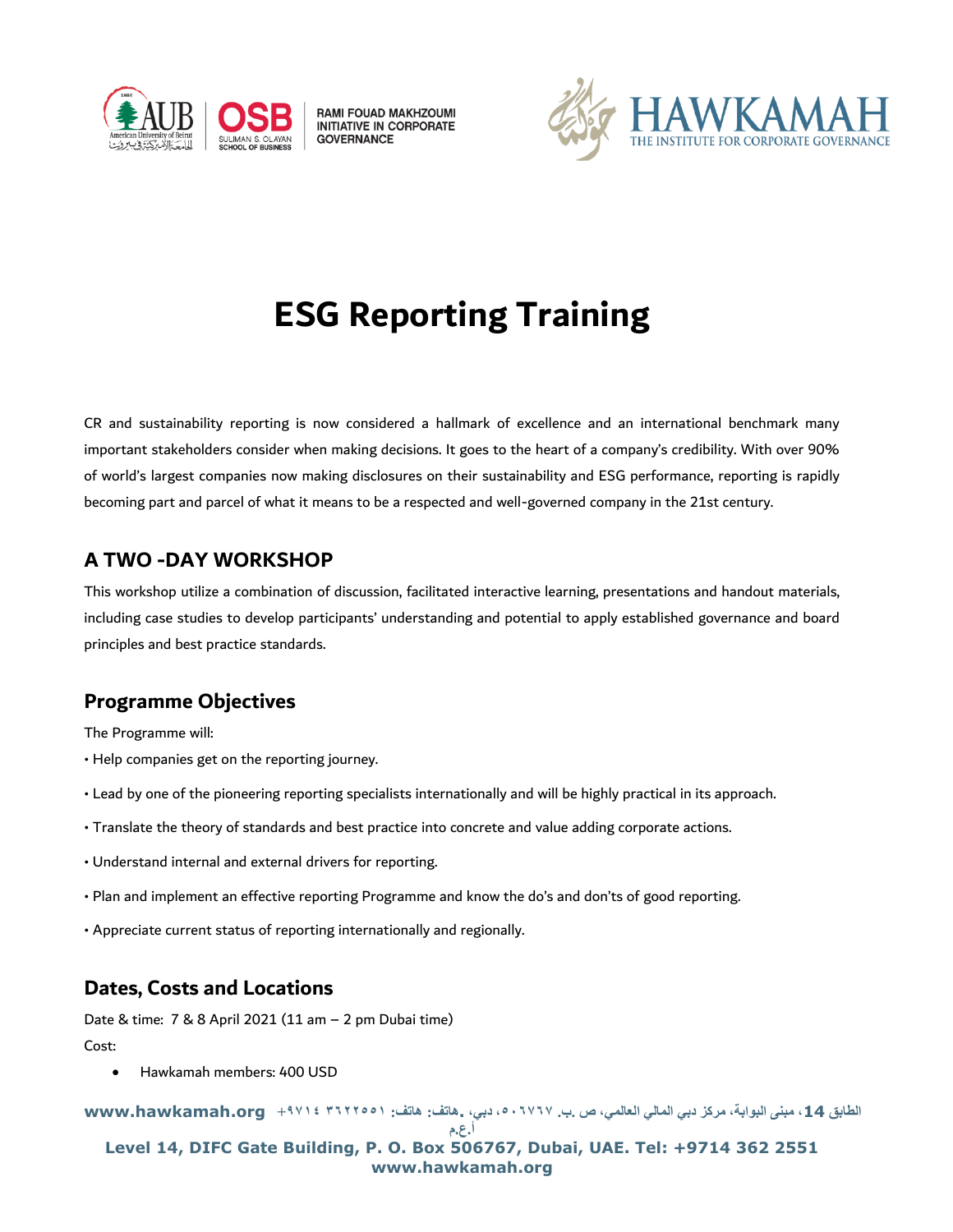

**RAMI FOUAD MAKHZOUMI**<br>INITIATIVE IN CORPORATE **GOVERNANCE** 



• Hawkamah non-members: 550 USD

Location: Online – MS Teams

## **Workshop Outline**

## **Day -1-**

The workshop focusses on best practice and the theory of reporting.

#### ✓ **State of play**

- Mapping the landscape what does reporting mean and which forms does it take?
- Overview of international and regional reporting trends
- What makes a good report?
- Who wins the awards and why?

#### ✓ **Why bother**

- •External drivers who is expecting companies to report and why
- Internal benefits what is the business case for reporting
- What's in it for you what is the link to good Governance?

#### ✓ **Which standards matter and why**

- Overview of key standards principles, users and uses
- How can GRI Standard be of benefit?

#### ✓ **How to get started**

- Know your audiences and their expectations
- Know your audiences and their expectations
- Set your ambition and assess your preparedness
- Plan your longer-term journey

**الطابق ،14 مبنى البوابة، مركز دبي المالي العالمي، ص .ب. ،٥٠٦٧٦٧ دبي، .هاتف: هاتف: ٣٦٢٢٥٥١ +٩٧١٤ org.hawkamah.www أ.ع.م Level 14, DIFC Gate Building, P. O. Box 506767, Dubai, UAE. Tel: +9714 362 2551 www.hawkamah.org**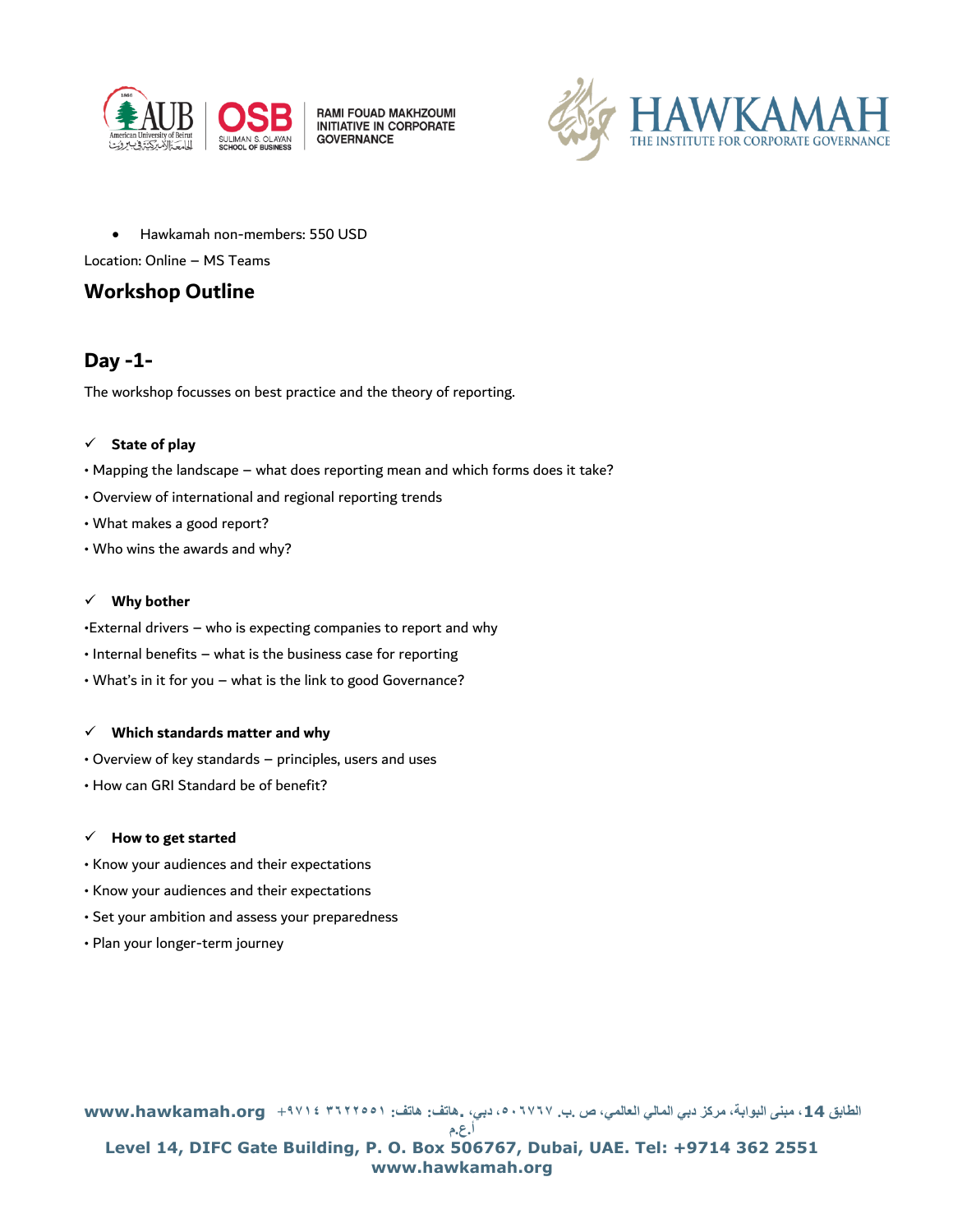

RAMI FOUAD MAKHZOUMI<br>INITIATIVE IN CORPORATE **GOVERNANCE** 



## **Day -2-**

Focuses on action planning – you will walk away with your own reporting plan and set of priorities. Planning is guided by an extensive Workbook.

#### ✓ **Getting it done**

•Commit, define, plan, allocate tasks, collect data, set targets, draft, check, design, and publish

#### ✓ **Reaching out**

•Plan your communications and engagement strategy – pre and post launch

- •Listen, learn, respond, improve and evolve
- •Leverage your report for maximum value

#### ✓ **Discussion and next steps**

•Where are your gaps and what should you do about them? •Immediate next steps and medium and longer term objectives

➢ For registration, please contact: [Radwa.khalifa@hawkamah.org](mailto:Radwa.khalifa@hawkamah.org)